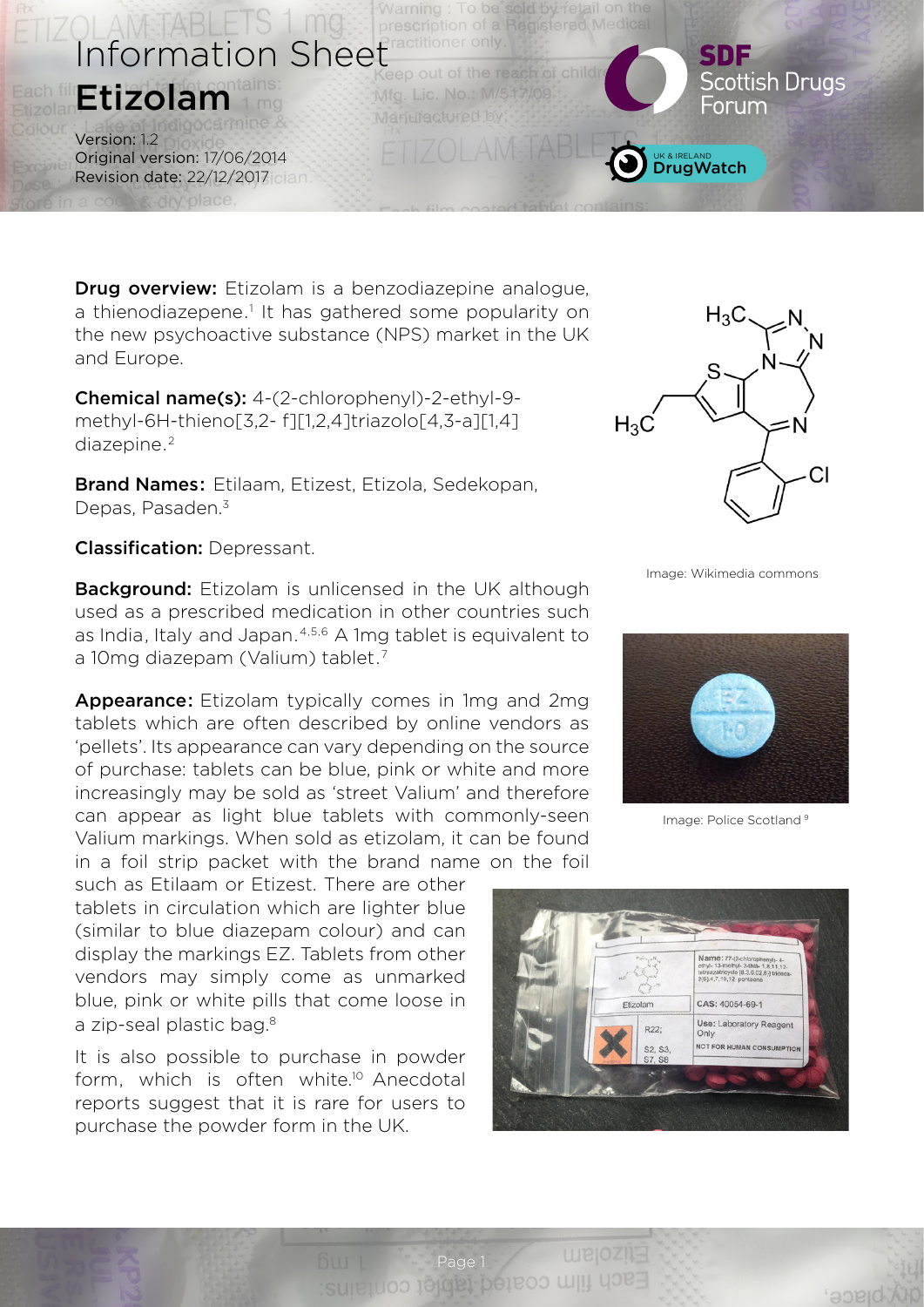

**Cost:** Etizolam varies in cost, depending on the form and quantity purchased. They can range from £1 for single tablets (or in quantities less than 10), to as low as 5p per tablet at larger quantities. 100 tablets typically cost around £40. The powder form ranges from approximately £10 for 50mg, to £950 for 20 grams.<sup>11</sup>

Route of administration: Etizolam is generally consumed orally, by swallowing tablets or powder placed into gel capsules.<sup>8</sup> It can also be taken sublingually (under the tongue).10 There are reports of snorting and rectal administration although this appears to be rare on the UK scene.

**Legal Status:** Etizolam was classified as a Class C drug in the May 2017 amendment to The Misuse of Drugs Act 1971.<sup>23</sup>

Dosage (when prescribed):<sup>12</sup>

|                      | Anxiety disorder   0.25-0.5mg twice daily |  |
|----------------------|-------------------------------------------|--|
|                      | Panic disorder   0.5mg twice daily        |  |
|                      | Insomnia   1-2mg daily                    |  |
| Maximum daily dosage | 3 <sub>mg</sub>                           |  |

Current guidance for prescribing benzodiazepines is that they should not be prescribed beyond two weeks to prevent dependence.<sup>27</sup> A gradual taper strategy when stopping etizolam is also recommended to ease any withdrawal effects. There is limited data on etizolam toxicity in the literature.

## Recreational oral dose: 8

| Light           | Common  | Strong   | Heavy  |
|-----------------|---------|----------|--------|
| $\sqrt{0.5}$ mg | $1-2mg$ | $3-4$ mg | $5mg+$ |

**Onset, duration and after effects:** Oral doses have an onset of 30-60 minutes and peak at 3-4 hours. The duration is generally 6-8 hours although higher doses can last longer. Usual after effects are between 1-5 hours although many users report little after effects, especially if they have had a 7-8 hour period of uninterrupted sleep after use.13

Page 2<br>Sulle UOO 1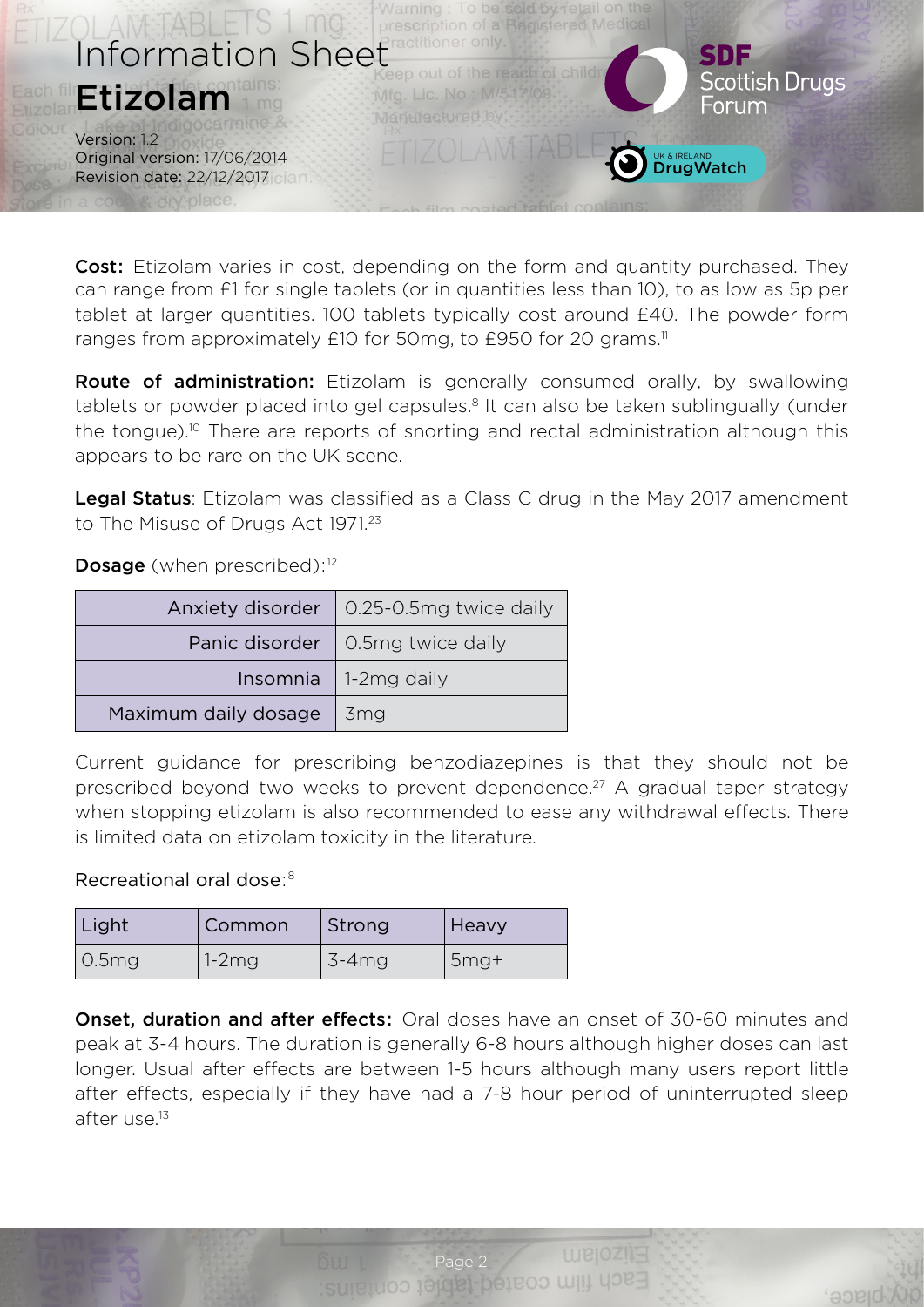

In therapeutic doses, the plasma elimination half-life is between 3.4 and 6 hours (normal daily dosage is up to  $2mg/day$  in divided doses, as per the manufacturer).<sup>1,12</sup>

However, etizolam has an active main metabolite, alpha-hydroxyetizolam, with an elimination half-life of about 8.2 hours.<sup>1</sup>

Typical effects and side effects:<sup>8</sup> These are some of the typical effects and side effects experienced by people who use etizolam. Not everyone will experience all of the effects listed and many can be dosedependent. Overall, etizolam is reported to be "well tolerated with little side effects" when prescribed.<sup>14</sup>



place

### Physical effects

Decrease in energy, decreased heart rate, impaired coordination, sleepiness, respiratory depression, blurred vision, yawning, constricted pupils, decreased appetite, nausea and vomiting, muscle relaxation, dry mouth, headache, involuntary eye closure, rebound insomnia (prolonged use).

### Mental effects

Mood enhancement, relaxation, reduced anxiety, lowered inhibitions, sedative effects, mental confusion, short term memory loss

**Comedown effects:** Some users report malaise after use but the majority of people who use on an occasional basis suggest there is little comedown or hangover. Using on a more frequent basis can lead to rebound anxiety and/or depression, with difficulty sleeping, problems falling asleep or waking early.

**Brain chemistry and pharmacological effects:** Etizolam is a full benzodiazepine receptor agonist and so has a broadly similar pharmacological profile to benzodiazepine drugs such as diazepam.<sup>15</sup> It has the full range of group-specific benzodiazepine effects: anxiolytic, sedative, hypnotic, anticonvulsant and muscle relaxant, and is approximately 10 times more potent than diazepam.<sup>7</sup> It differs from drugs such as diazepam as it has selective and high affinity binding to postsynaptic GABA-A receptor alpha<sub>2</sub> subunit, which results in specific anxiolytic effects.<sup>16</sup>

Page 3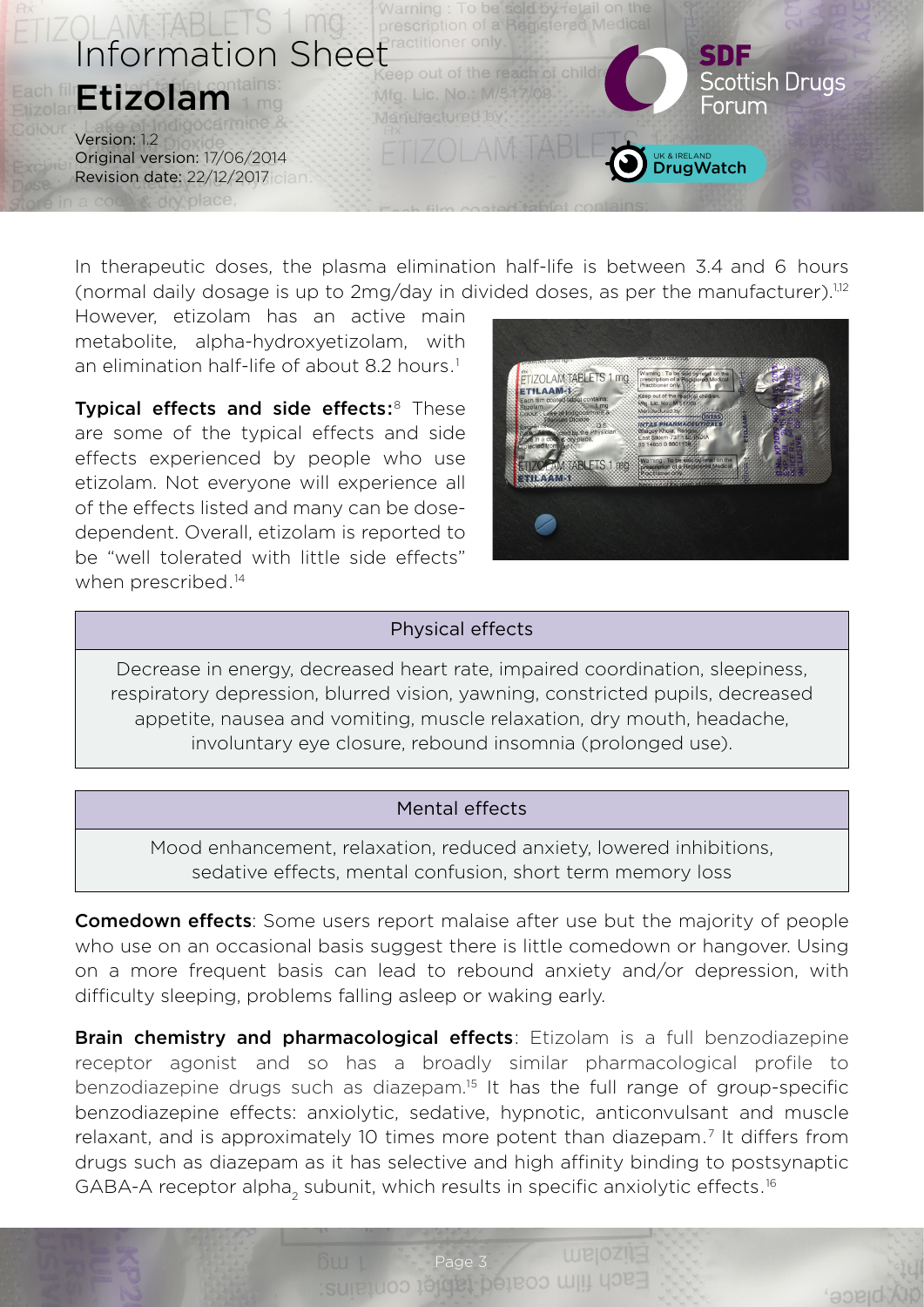

Patterns of use: Patterns of use appear to be similar to other benzodiazepines. Some users report using etizolam as a comedown aid after using stimulant or psychedelic drugs.

Etizolam has been a growing feature in drug related deaths. It is not clear from the statistics whether people have intended to take etizolam or have believed it to be street Valium. In Scotland in 2016, there were 286 deaths for which NPSs were implicated in, or potentially contributed to the cause of death. In 277 cases, the only NPSs present were benzodiazepines (usually etizolam, but sometimes other unlicensed benzodiazepines such as diclazepam or phenazepam).<sup>28</sup>

Tolerance, dependence and withdrawal: Benzodiazepines such as etizolam which are more rapidly eliminated from the body are less likely to accumulate,<sup>17</sup> and there

is evidence to suggest that etizolam is less likely to induce tolerance and dependence compared with classical benzodiazepines.18

However, dependence may develop with regular use of benzodiazepines, even in therapeutic doses for short periods. If benzodiazepines are discontinued abruptly after regular use, withdrawal symptoms may develop. Administration of regular doses of benzodiazepines can result in physical dependence,



Image: Wikimedia commons

**Diace** 

characterized by a withdrawal syndrome when the drug is discontinued. With larger doses, the physical dependence develops more rapidly.19

Withdrawal symptoms include: anxiety, insomnia, headache, dizziness, tinnitus, anorexia, vomiting, nausea, tremor, weakness, perspiration, irritability, hypersensitivity to visual and auditory stimuli, palpitations, tachycardia (fast heart rate) and postural hypotension (drop in blood pressure on standing). In severe and rare cases of withdrawal from high doses, patients may develop affective disorders or motor dysfunction: seizures, psychosis, agitation, confusion, and hallucinations.<sup>20, 21</sup>

There is also evidence that links benzodiazepine use (in conjunction with alcohol) as a factor in offending.<sup>22</sup>

Page 4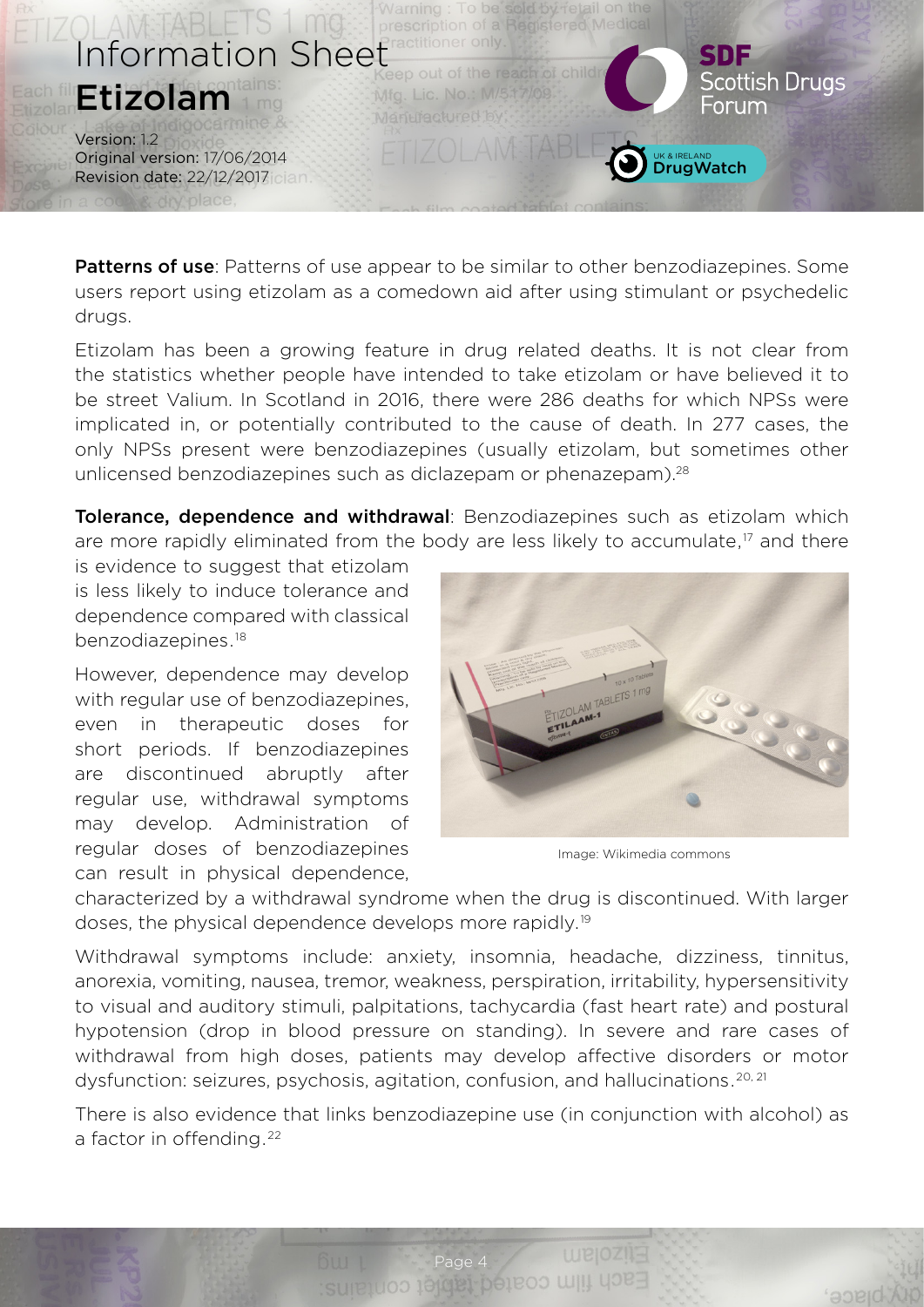

Long term effects/known harms: Etizolam is entirely metabolised by the liver and so is contraindicated in those with liver function issues.<sup>25</sup> Loss of hypnotic effects and increased tolerance may be experienced with long term use. There is also a risk of dependence and addiction with repeated use.

Benzodiazepines commonly cause drowsiness, ataxia (neurological conditions which affect balance and coordination), dysarthria (difficulty speaking), nystagmus (involuntary eye movement) and blepharospasm (involuntary closure of eyelids). Coma, hypotension (low blood pressure), bradycardia (slow heart beat) and respiratory depression occasionally occur but are seldom serious if these drugs are taken alone. Coma usually lasts only a few hours but may be prolonged in elderly patients.

Benzodiazepine respiratory depressant effects are more serious in patients with severe chronic obstructive airways disease. Severe effects in overdose also include rhabdomyolysis (breakdown of muscle tissue) and hypothermia.

Co-ingestion of alcohol and other central nervous system depressants potentiates the effects of benzodiazepines and can increase toxicity.

# Harm reduction advice for clients, if determined to use:

- Try a small test amount (e.g. 0.5mg) and wait at least 1 hour before taking any more.
- Avoid mixing with alcohol. $12$
- Etizolam can increase the risk of drowsiness, ataxia (problems with movement, balance and speech) and disturbances of consciousness if taken with neuroleptics, antidepressants, antihistamines, analgesics, antiepileptics or other similar prescribed medications.12
- Control quantities taken in one session.
- Try not to use alone and tell friends what they are taking.
- Place sleeping people in the recovery position. If going to sleep, sleep on their side.
- Do not drive or operate machinery.
- Be aware that tolerance and dependency can develop quickly.
- Avoid if they have any history of benzodiazepine addiction.
- Seek help from medical support quickly if they experience any negative side effects.

Page 5<br>Sulle LUOO 1

blace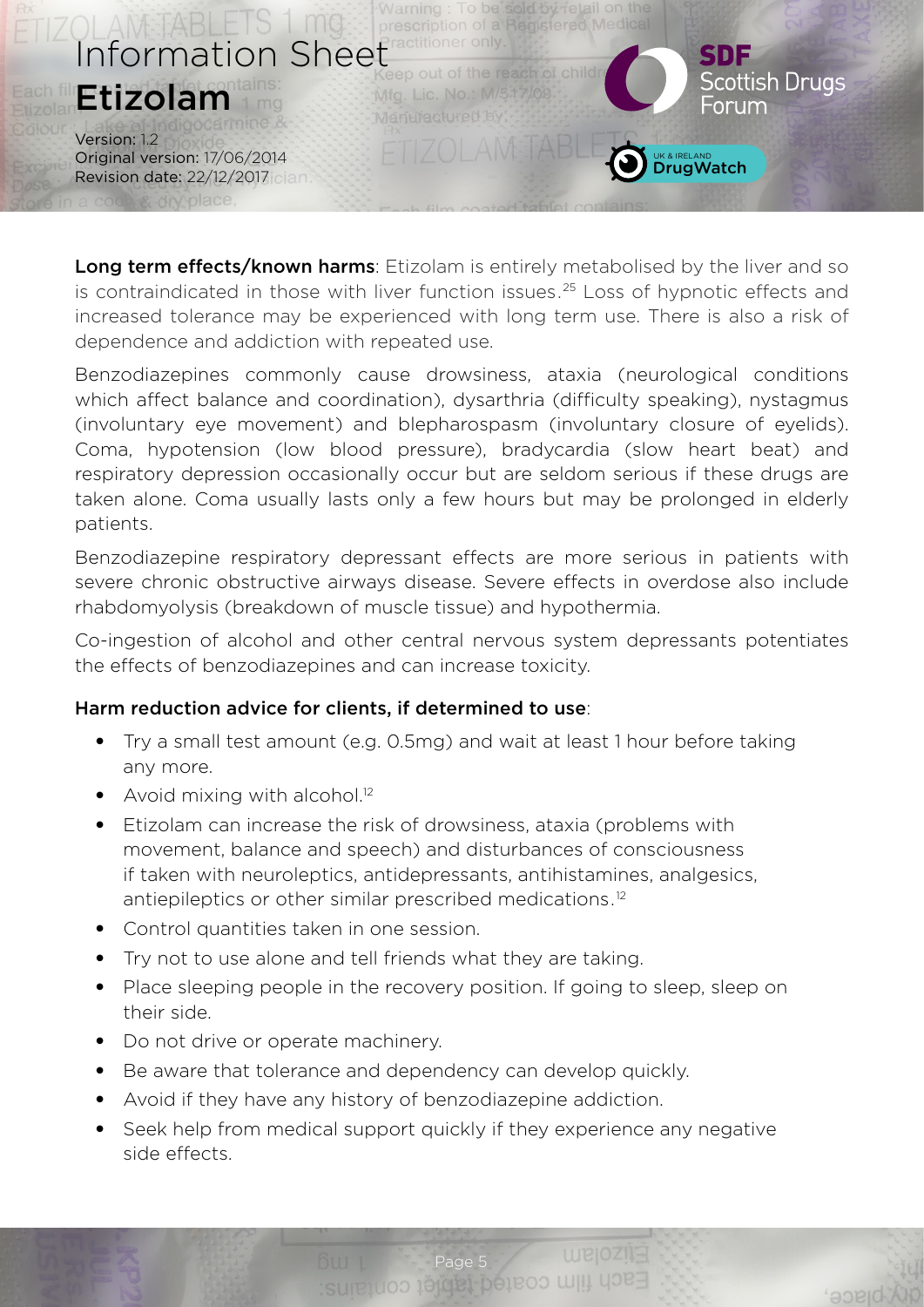

**Overdose & Emergencies:** As unconsciousness or overdose is possible try to make sure a friend is around who is not using the drug. If a user becomes unconscious call an ambulance, then place them in the recovery position to prevent choking (see images below). The recovery position is for someone who is unconscious but breathing normally. If they are not breathing normally CPR is required, with an emphasis on giving supplementary oxygen via rescue breaths.



Start by placing their arm as if they are waving.



Place the other arm across their chest and hold their hand against their cheek.



Lift up the knee that is furthest from you. Continue to hold their hand in place.



Turn them on their side by pulling the knee towards you and down.

place

For further information on Overdose & Emergencies see UK and Ireland DrugWatch [Information Sheet](http://www.thedrugswheel.com/resources/DrugWatchOD_Emergency_1_1.pdf). 26

Where to get help: We would advise anyone experiencing issues from etizolam or other substances to seek medical support via their GP or NHS 24 on 08454 24 24 24 (Scotland) or NHS Direct 111 (England and Wales).

There are a wide range of local drug services throughout the UK, to find out what is available in your area please use the links below:

 Scotland: [Scottish Drug Services](http://www.scottishdrugservices.com) England: Find Support | Frank Wales: [Dan 24/7](http://dan247.org.uk) Northern Ireland: [Public Health Agency](http://www.publichealth.hscni.net) ROI: [Drugs.IE](http://www.drugs.ie)

For further advice, medical professionals can use the National Poisons Information Service 24-hour telephone service on 0344 892 0111 or its online database, TOXBASE. Any health professional encountering an unusual or unexpected adverse reaction to the use of etizolam (or any other drug) should report the reaction to [RIDR](https://report-illicit-drug-reaction.phe.gov.uk).

Page 6 MILLION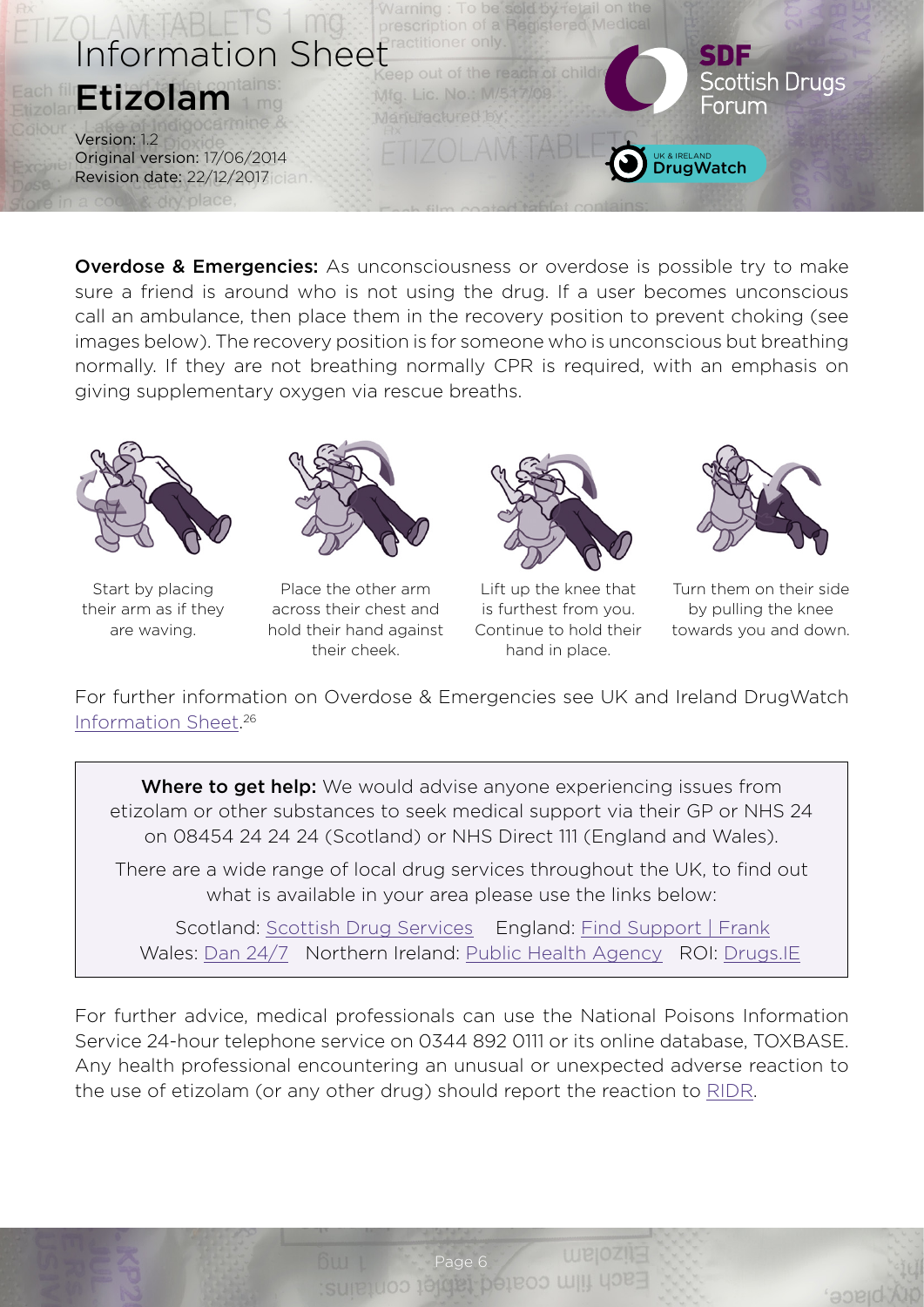

If you require more information on this briefing or information about NPS training please contact staff at SDF on 0141 221 1175 or you can visit the website: [www.sdf.org.uk](http://www.sdf.org.uk).

**Disclaimer**: This information has been collated from a variety of sources including expert users from UK and Europe, information obtained from users through interviews, surveys and questionnaires and information from users via relevant websites and drug forums. This information sheet is to be used as a rough guide only and SDF/ Drugwatch cannot vouch that all information is factual as there is little scientific or medical evidence available on the substance and much of the information has been obtained from service users' reports.

place,